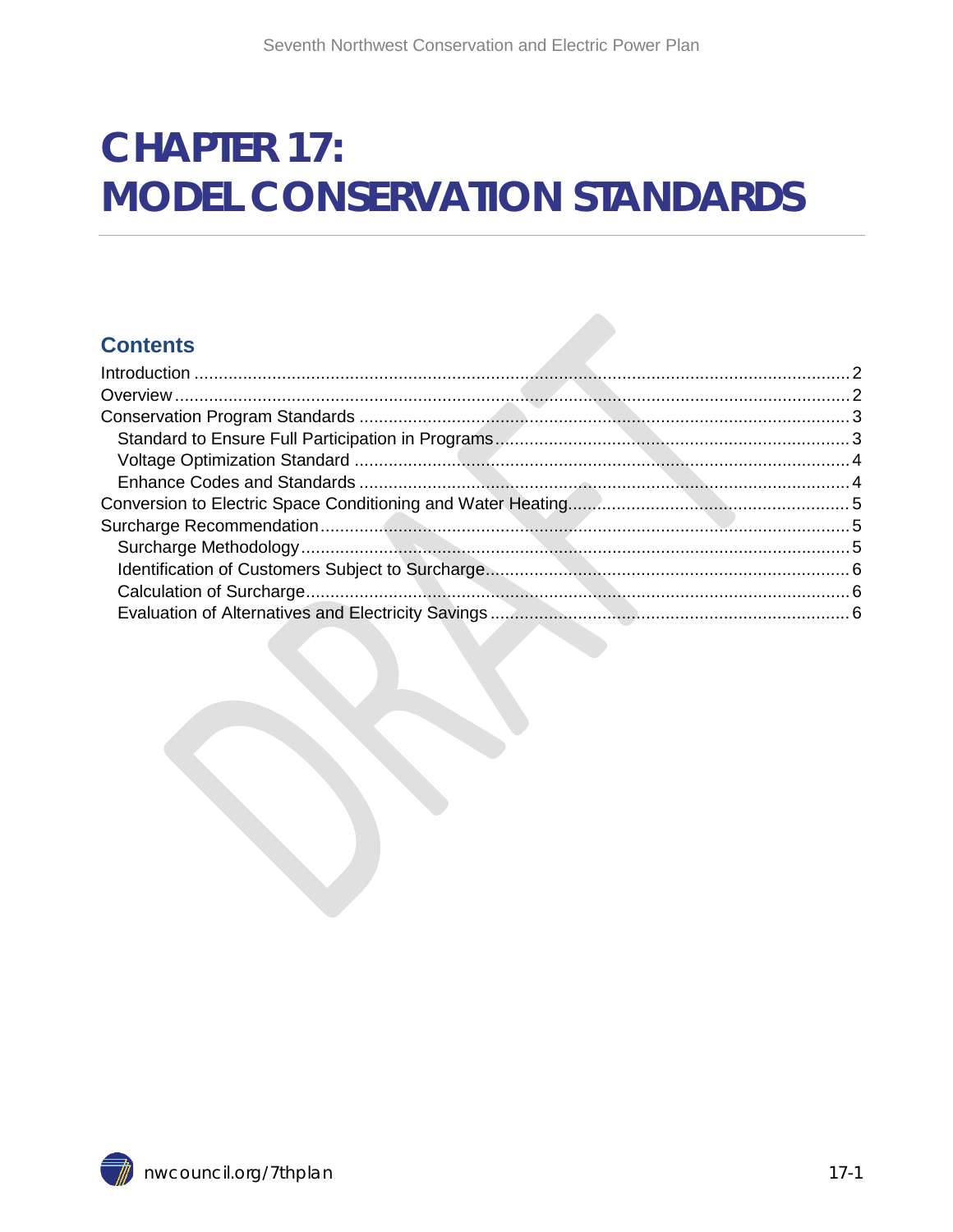### <span id="page-1-0"></span>INTRODUCTION

The Northwest Power Act directs the Council to adopt and include in its power plan model conservation standards (MCS) applicable to (i) new and existing structures; (ii) utility, customer, and governmental conservation programs; and (iii) other consumer actions for achieving conservation. The Act requires that the standards reflect geographic and climatic differences within the region and other appropriate considerations. The Act also requires that the Council design the MCS to produce all power savings that are cost-effective for the region and economically feasible for consumers, taking into account financial assistance from the Bonneville Power Administration and the region's utilities.

In addition to the requirements set forth in the Act, the Council believes the model conservation standards in the plan should produce reliable savings and that the standards should, where possible, maintain and improve upon the occupant amenity levels (e.g., indoor air quality, comfort, window areas, architectural styles, and so forth) found in typical buildings constructed before the first standards were adopted in 1983.

The Power Act provides for broad application of the MCS. In the earlier plans, a strong emphasis was needed to improve residential and commercial building construction practices beyond the existing codes. Beginning with the first standards adopted in 1983, the Council has adopted a total of six model conservation standards. These include the standard for new electrically heated residential buildings, the standard for utility residential conservation programs, the standard for all new commercial buildings, the standard for utility commercial conservation programs, the standard for conversions to electric heating systems, and the standard for conservation programs not covered explicitly by the other model conservation standards.<sup>[1](#page-1-2)</sup> Since the Council adopted its first standards, all four states within the Northwest have adopted strong energy codes that incorporate the model conservation standards set forth in previous plans.

### <span id="page-1-1"></span>**OVERVIEW**

 $\overline{a}$ 

Since there are few cost-effective measures beyond current and proposed building energy codes in the region, the Seventh Power Plan MCS focuses on the other aspects of the Power Act provision: utility, customer, and governmental conservation programs, and other consumer actions for achieving conservation. The MCS for the Seventh Power Plan has two main components. The first is an expansion of the standard for utility conservation programs. The utility conservation program standards are the same as in the Sixth Power Plan at a high level, but the Council adopts three specific components to the existing standard to ensure adoption and implementation. The specifics include (1) standards to achieve full participation in programs, (2) incorporation of voltage optimization in distribution systems, and (3) enhancement of codes and standards. Second, it provides the standard for conversions (similar to prior MCS) from an electric space or water heating system from another fuel.

<span id="page-1-2"></span> $1$  This chapter supersedes the Council's previous model conservation standards and surcharge methodology.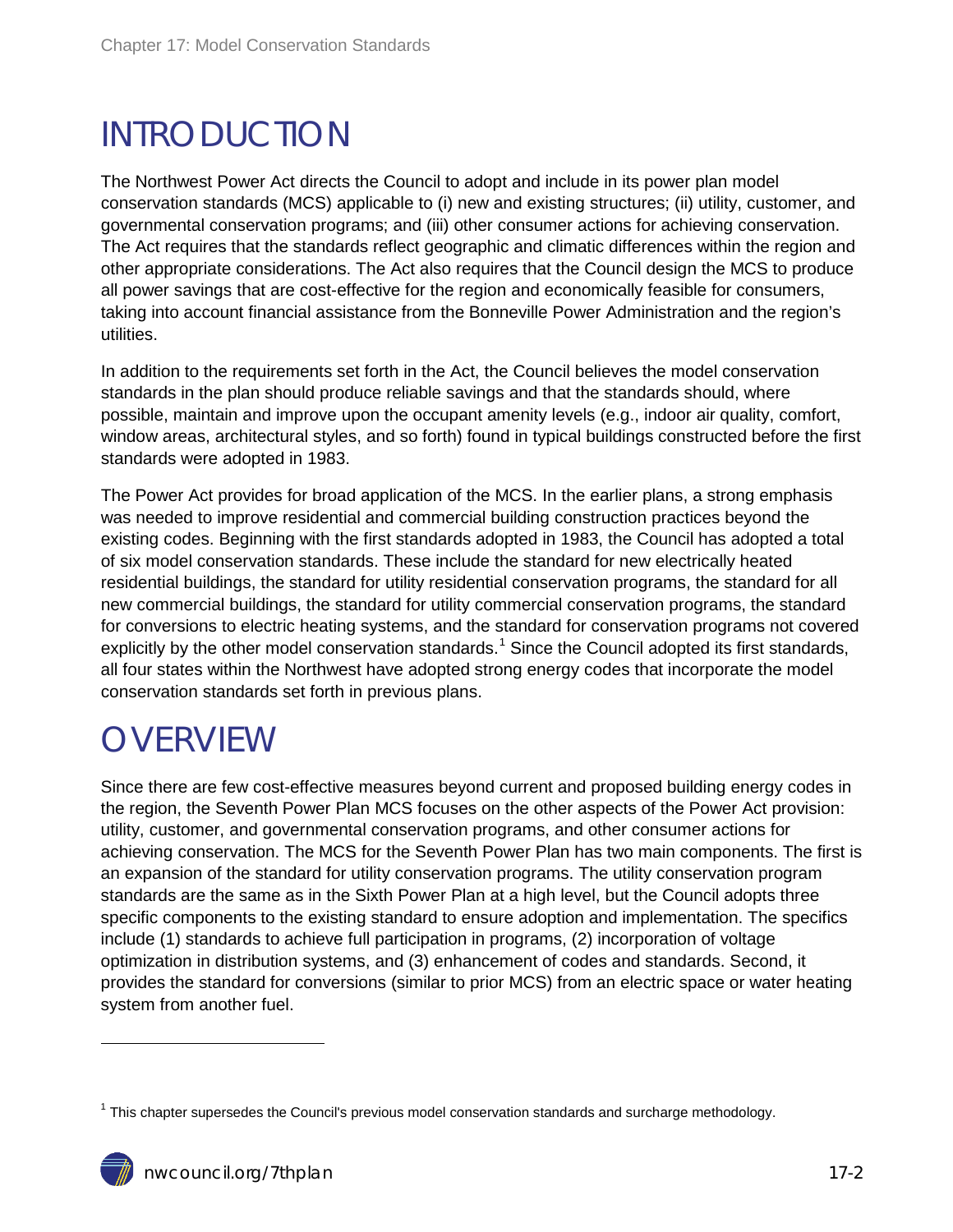## <span id="page-2-0"></span>CONSERVATION PROGRAM STANDARDS

This model conservation standard applies to all conservation actions except those covered by the standard for electric space conditioning and electric water heating system conversions. This model conservation standard is as follows: All conservation actions or programs should be implemented in a manner consistent with the long-term goals of the region's electrical power system, as established in the Seventh Power Plan. In order to achieve this goal, the following objectives should be met:

- 1. Conservation acquisition programs should be designed to ensure that regionally costeffective levels of efficiency are economically feasible for the consumer.
- 2. Conservation acquisition programs should be targeted at conservation opportunities that are not anticipated to be developed by consumers.
- 3. Conservation acquisition programs should be designed so that their benefits are distributed equitably.
- 4. Conservation acquisition programs should be designed to secure all measures in the most cost-efficient manner possible.
- 5. Conservation acquisition programs should be designed to take advantage of naturally occurring "windows of opportunity" during which conservation potential can be secured by matching the conservation acquisitions to the schedule of the host facilities or to take advantage of market trends. In industrial plants, for example, retrofit activities can match the plant's scheduled downtime or equipment replacement; in the commercial sector, measures can be installed at the time of renovation or remodel.
- 6. Conservation acquisition programs should be designed to capture all regionally costeffective conservation savings in a manner that does not create lost-opportunity resources. A lost-opportunity resource is a conservation measure that, due to physical or institutional characteristics, will lose its cost-effectiveness unless actions are taken now to develop it or hold it for future use.
- 7. Conservation acquisition programs should be designed to maintain or enhance environmental quality. Acquisition of conservation measures that result in environmental degradation should be avoided, mitigated or minimized.
- 8. Conservation acquisition programs should be designed to enhance the region's ability to refine and improve programs as they evolve.

The focus of the Seventh Power Plan MCS is on three areas intended to improve program design and delivery. These include

- **Ensuring full participation in programs;**
- Achieving voltage optimization; and,
- **Enhancing codes and standards.**

#### <span id="page-2-1"></span>Standard to Ensure Full Participation in Programs

The model conservation standard to ensure full participation in programs is as follows: To ensure that the region captures all regional cost-effective savings, utilities should secure proportional

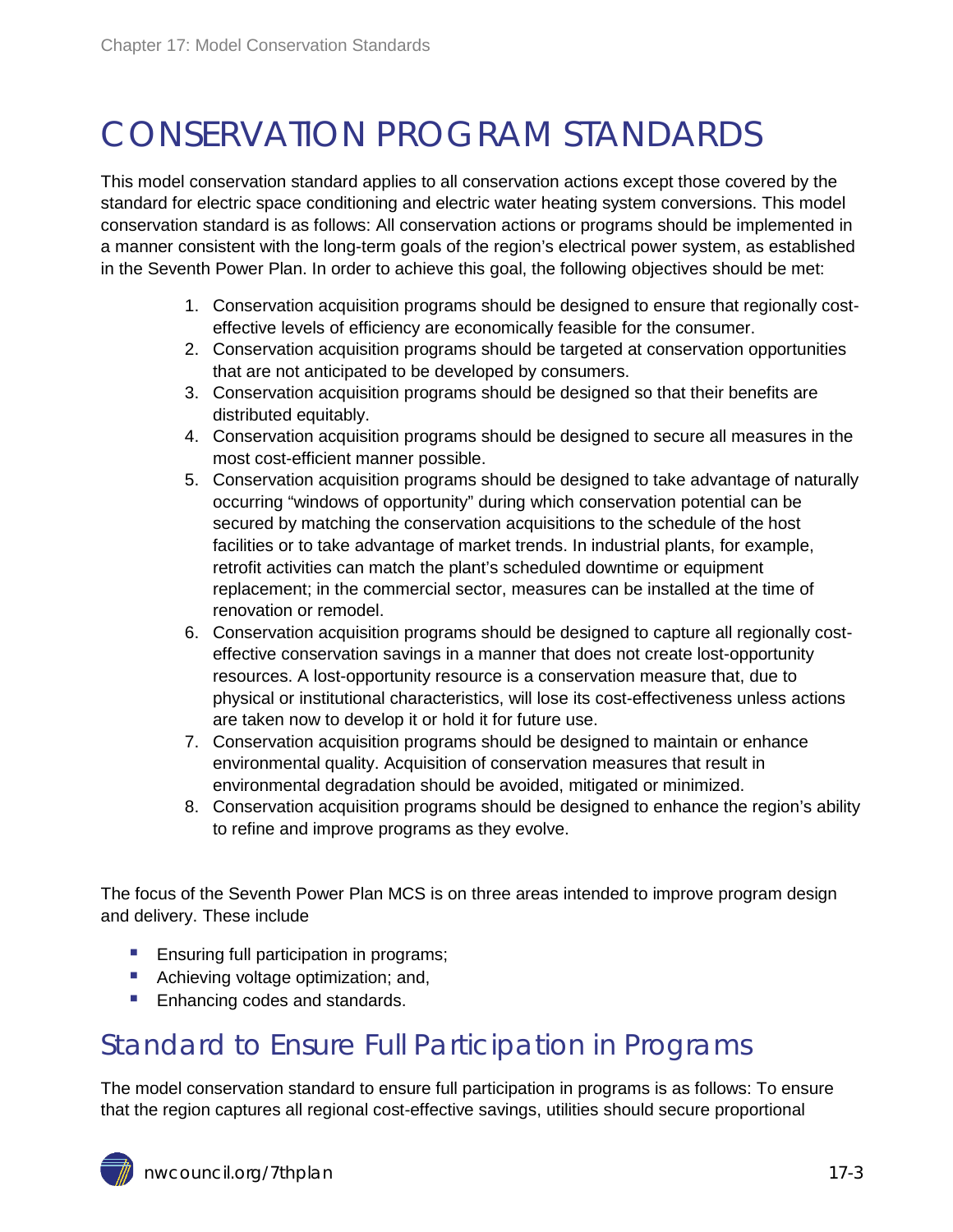savings from hard to reach populations. Implementation of Action Plan item MCS-1 is required to satisfy this standard.

The data collected by the Council through the Regional Technical Forum's Regional Conservation Progress report show that the region has exceeded the Council Plan's targets every year since 2005. However, this does not necessarily mean that the region has captured all-cost effective savings identified in the Plan. In pursuing all cost-effective conservation, there are segments of the population that typically participate in programs at lower rates than others, often due to cost barriers. These segments can be classified as "hard to reach (HTR)" or "underserved". Although low-income customers are often an underserved segment, other hard-to-reach (HTR) segments may include: mid-income customers, customers in rural regions, small businesses owners, commercial tenants, multifamily tenants, manufactured home dwellers, and industrial customers if they are unable or unwilling to participate in conservation programs.

The up-front cost required to purchase or install higher efficiency products or technology is often a significant barrier to HTR consumer adoption of energy-efficient measures, particularly for low- and moderate-income customers. Regional entities (including Bonneville, utilities, Energy Trust of Oregon, Northwest Energy Efficiency Alliance [NEEA]) frequently provide financial incentives to consumers to overcome this barrier, but these financial incentives usually only cover a portion of the measure's cost. The requirement for "cost-sharing" and other program design elements or marketing approaches limits the number of consumers who can participate in energy efficiency programs and thus the amount of cost-effective savings that can be achieved.

#### <span id="page-3-0"></span>Voltage Optimization Standard

The model conservation standard for voltage optimization is as follows: The standard requires utilities to assess and implement all cost-effective potential for voltage optimization on their distribution systems. Significant savings could be acquired by optimizing the distribution system using optimization of voltage and reactive power (known as Volt/VAR Optimization or VVO) or conservation voltage regulation (CVR), per the analysis of distribution system savings for the conservation supply curves (see Chapter 12 and Appendix G). Completion of Action Plan item MCS-2 that calls for evaluation of savings on utility distribution circuits and implementation of all costeffective conservation within a reasonable timeframe are required to satisfy this standard.

### <span id="page-3-1"></span>Enhance Codes and Standards

The standard requires states and utility-funded programs, including NEEA, to continue to work together to develop conservation options that could be included in future codes and standards updates. Implementation of Action Plan items MCS-3 through MCS-7 that call for a review of state codes, improved federal test procedures utilizing data from the region, pilot programs for emerging technologies that may be included in codes and standards, regional input on federal standards updates, and development of best practices guides for processes not covered by codes or standards are required to satisfy this standard.

One of the most cost-efficient ways to ensure adoption of conservation measures is through their enactment as codes and standards. Some examples include:

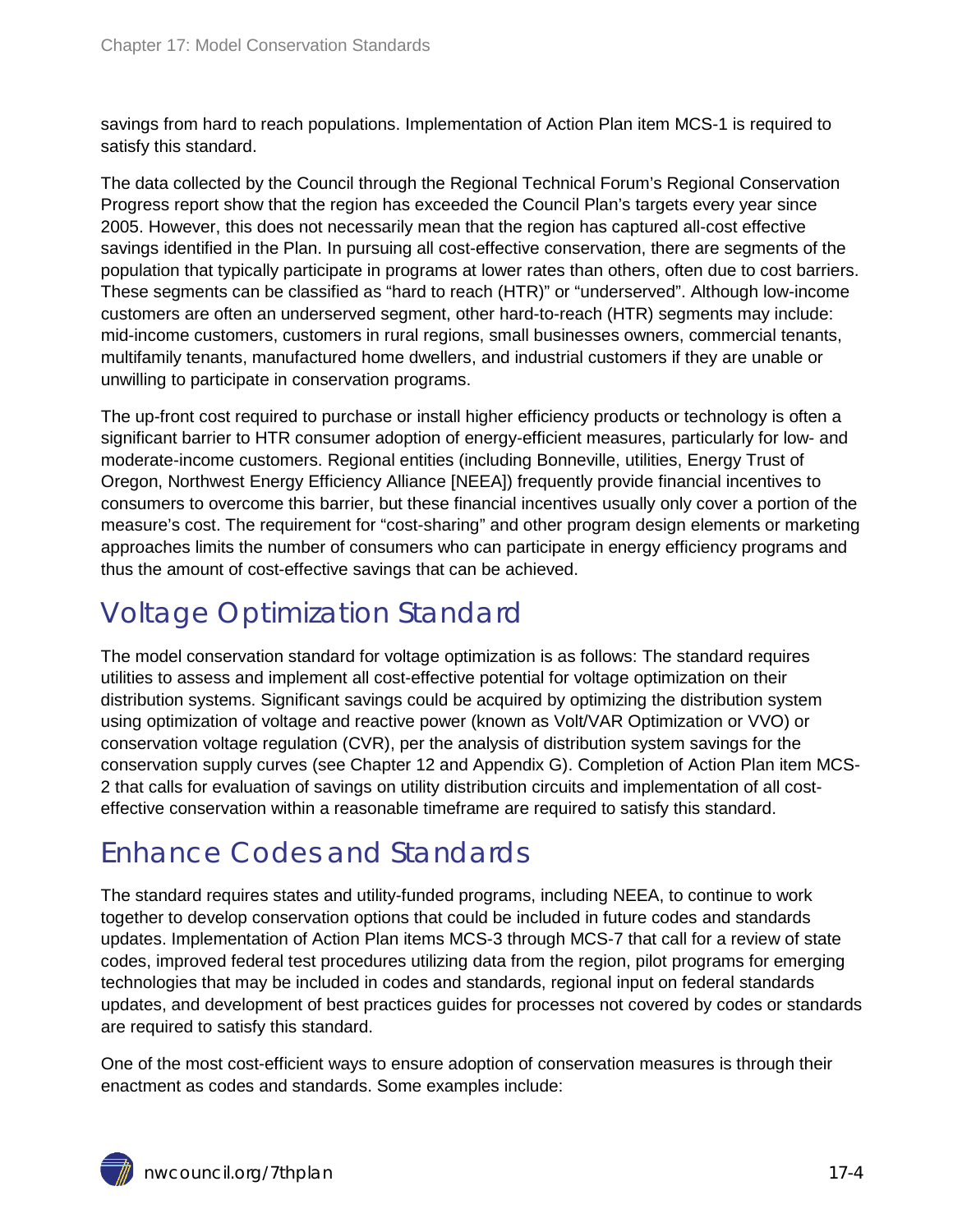- **Commercial building energy reductions include variable refrigerant flow systems, low** lighting power densities, and dedicated outside air systems
- **Industrial processes, including indoor agriculture and data centers develop best practice** guides to run processes as efficiently as possible
- $\blacksquare$  Federal standards test procedures develop data in support of the federal standard test procedures to accurately predict in-field energy use of regulated products

### <span id="page-4-0"></span>CONVERSION TO ELECTRIC SPACE CONDITIONING AND WATER HEATING

The model conservation standard for existing residential and commercial buildings converting to electric space conditioning or water heating systems is as follows: State or local governments or utilities should take actions through codes, service standards, user fees or alternative programs or a combination thereof to achieve electric power savings from such buildings. These savings should be comparable to those that would be achieved if each building converting to electric space conditioning or water heating were upgraded to include all regionally cost-effective electric space conditioning and water heating conservation measures.

### <span id="page-4-1"></span>SURCHARGE RECOMMENDATION

The Power Act authorizes the Council to recommend a surcharge and the Bonneville Administrator may thereafter impose such a surcharge on customers that have not implemented conservation measures that achieve energy savings comparable to those which would be obtained under the Model Conservation Standards in the plan. The Council does not recommend a surcharge to the Administrator under Section 4(f) (2) of the Act at this time.

The Council intends to continue to track regional progress toward the Plan's MCS and will review its decision on the recommendation, should accomplishment of these goals appear to be in jeopardy. Should utilities fail to enact these standards, then Bonneville may need the ability to recover the cost of securing those savings. In this instance the Council may wish to recommend that the Administrator be granted the authority to place a surcharge on that customer's rates to recover those costs.

#### <span id="page-4-2"></span>Surcharge Methodology

Section  $4(f)(2)$  of the Northwest Power Act directs the Council to include a surcharge methodology in the power plan. The surcharge must, per the Act, be no less than 10 percent and no more than 50 percent of the Administrator's applicable rates for a customer's load or portion of load. The surcharge is to be applied to Bonneville customers for those portions of their regional loads that are within states or political subdivisions that have not, or on customers who have not, implemented conservation measures that achieve savings of electricity comparable to those that would be obtained under the model conservation standards.

The purpose of the surcharge is twofold: 1) to recover costs imposed on the region's electric system by failure to adopt the model conservation standards or achieve equivalent electricity savings; and 2)